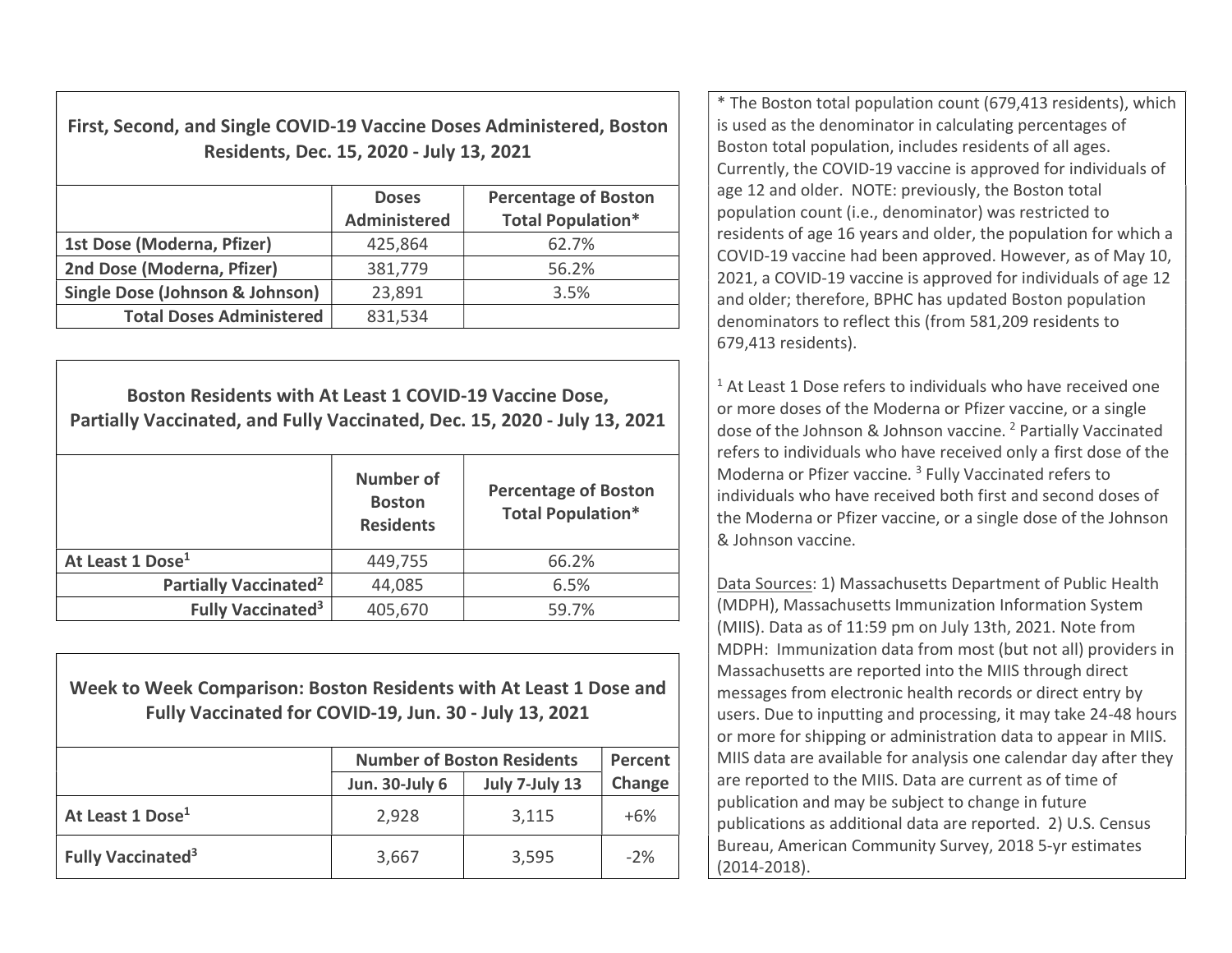

\* Total number of individuals receiving their initial dose in the 10-week period.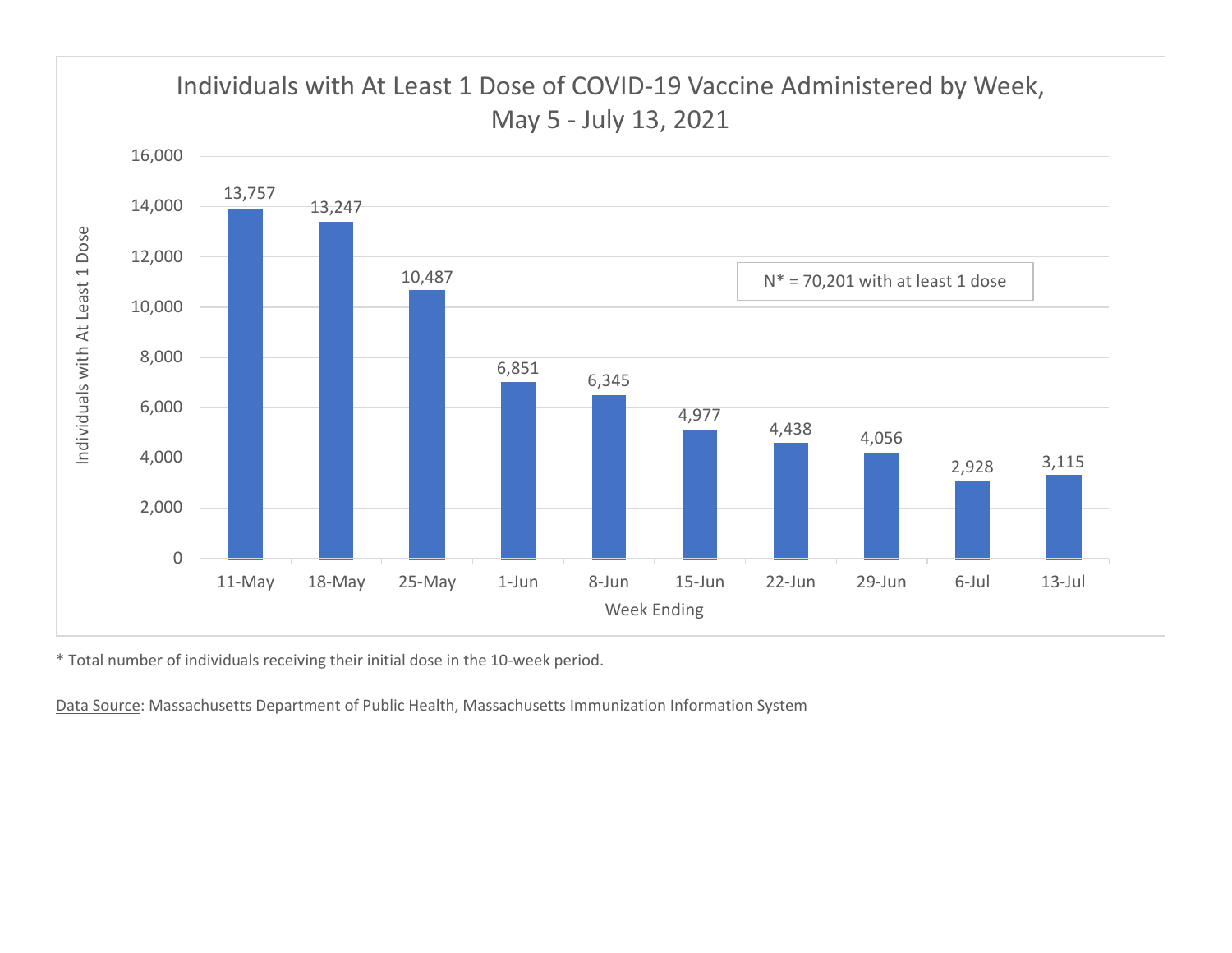

\* Total number of individuals receiving their final dose in the 10-week period.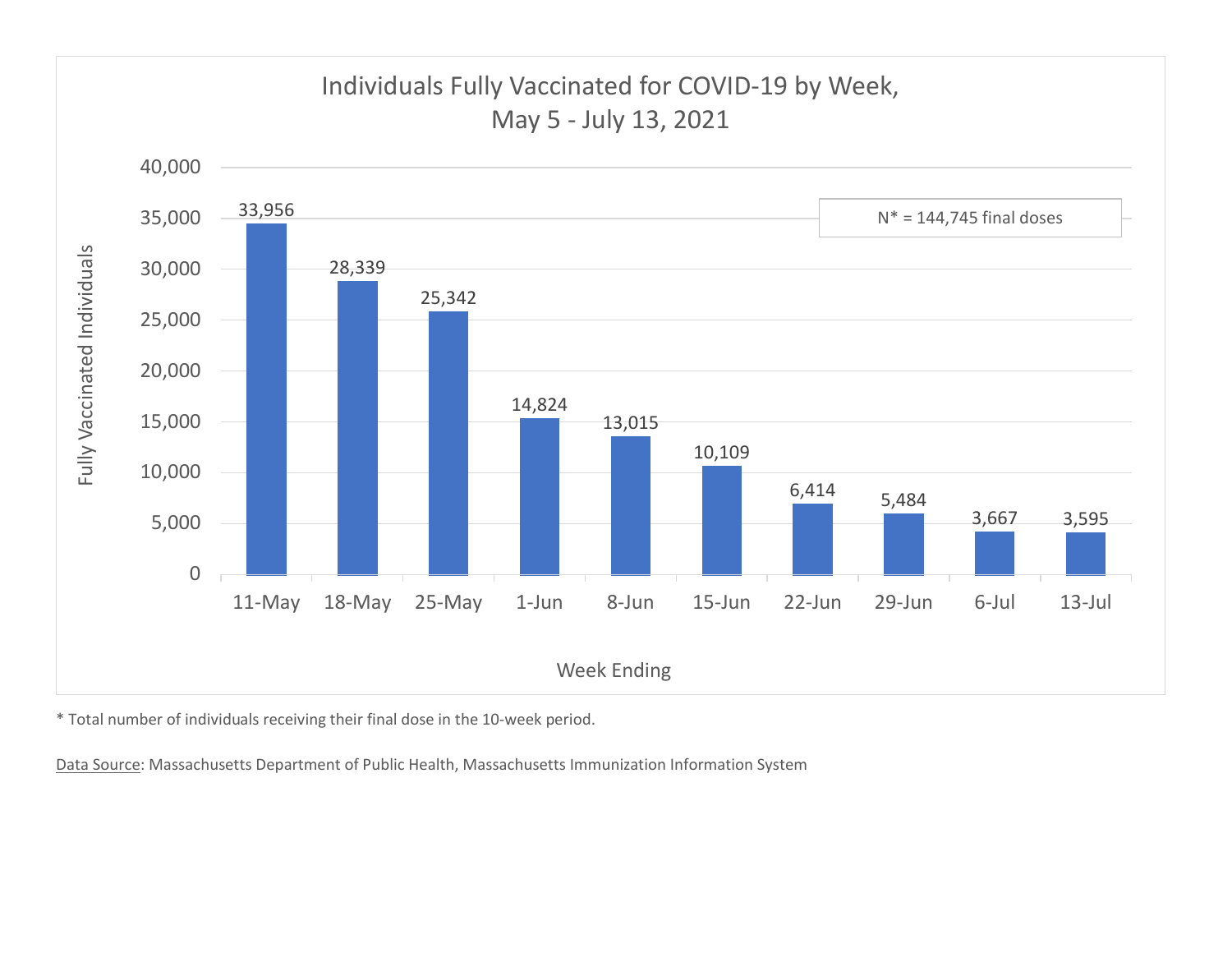

Data Source: Massachusetts Department of Public Health, Massachusetts Immunization Information System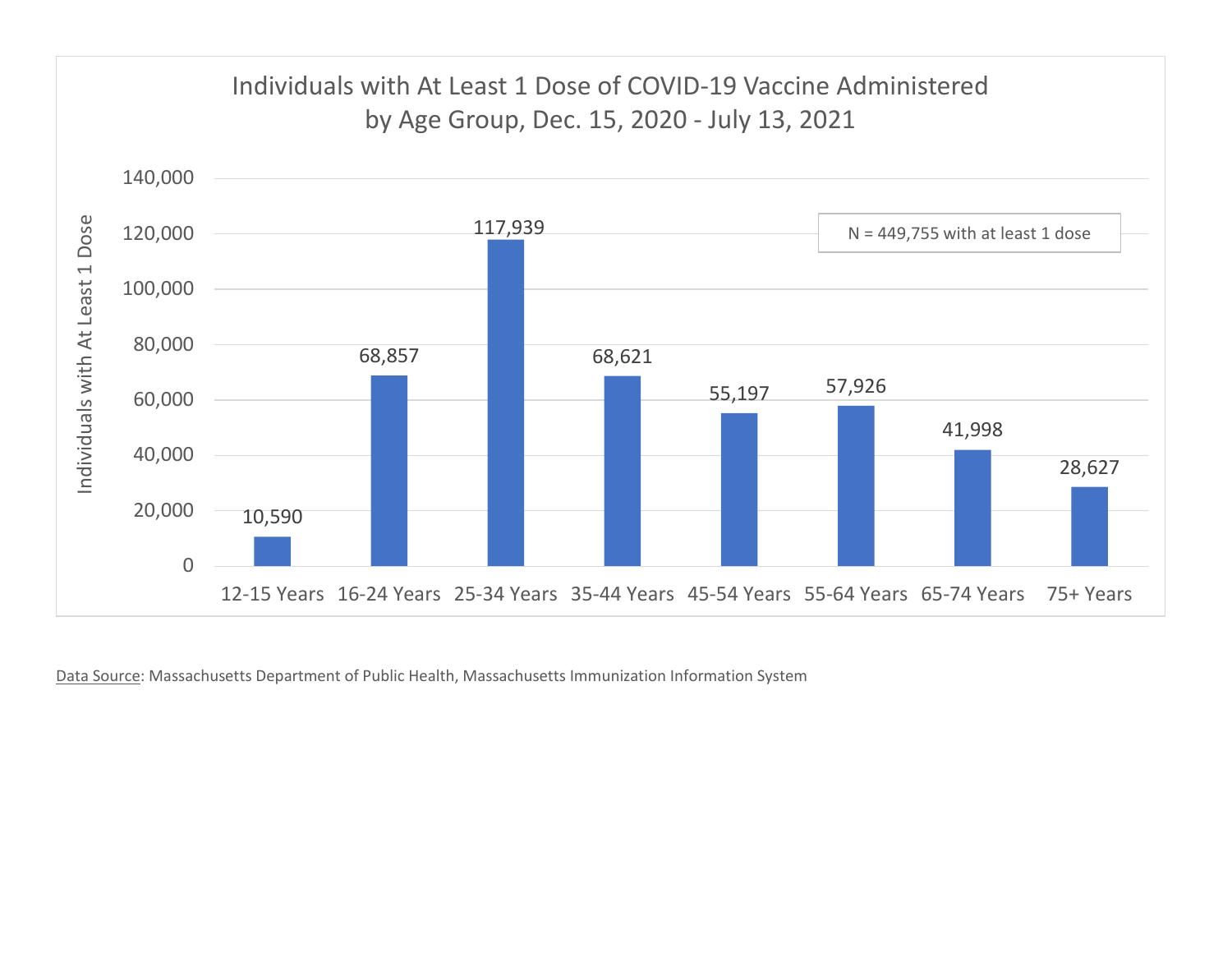

NOTE: The percentage of vaccinated individuals ages 12-15 years has been updated in this report (REVISED AUGUST 16, 2021). Please disregard the vaccination percentages for age group 12-15 years included in previous versions of this report.

Percentage of overall Boston population with at least 1 dose = 66.2%.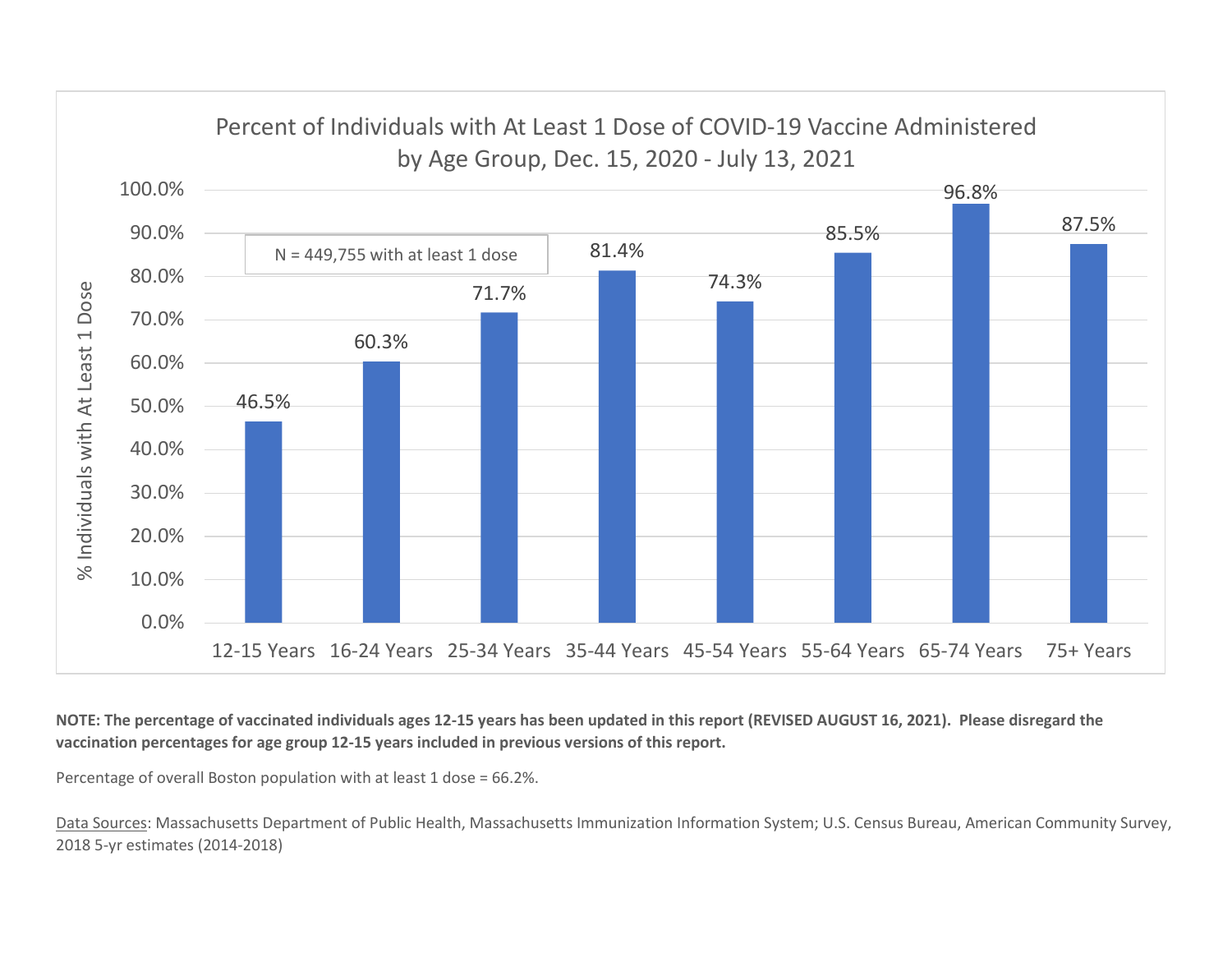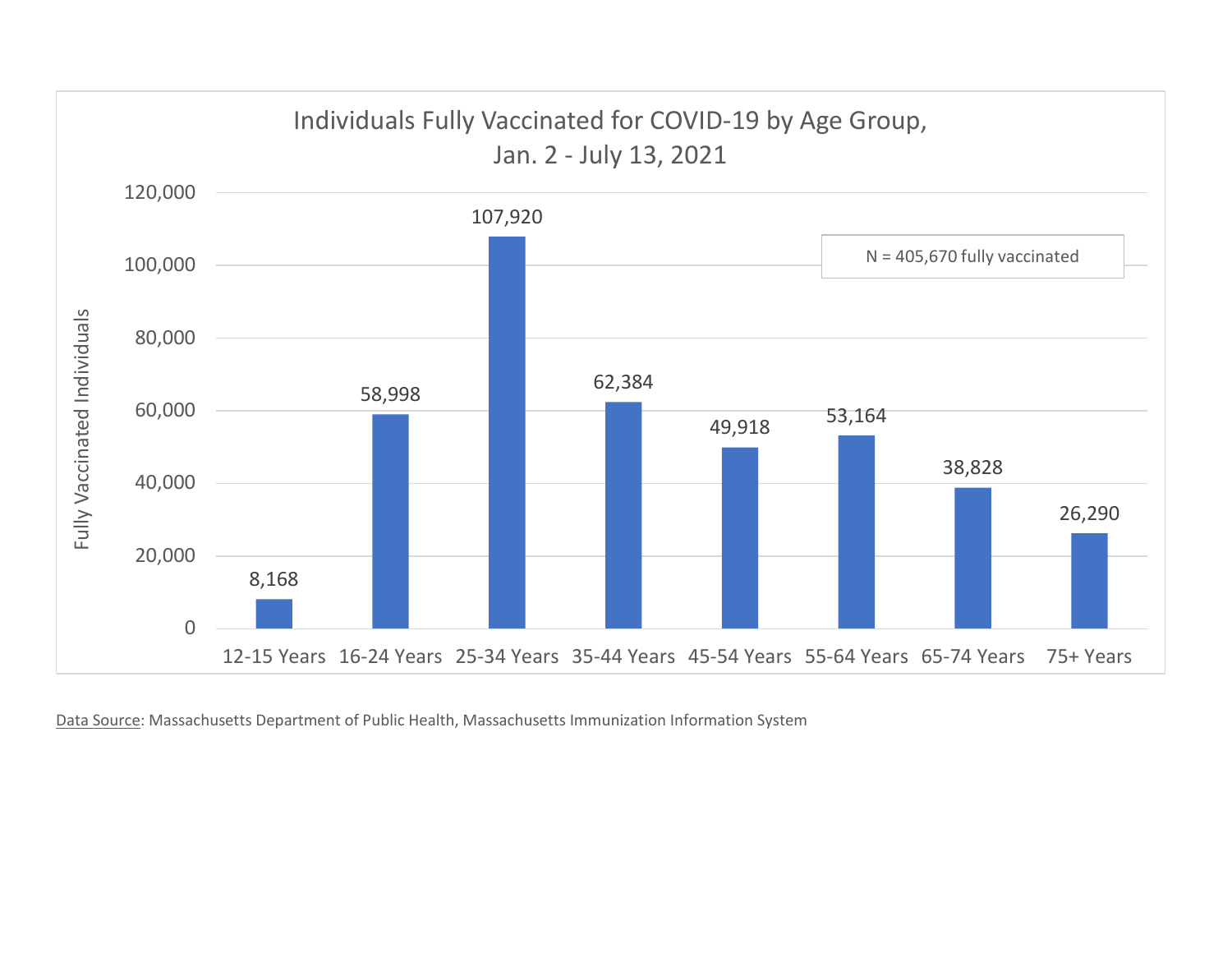

## NOTE: The percentage of vaccinated individuals ages 12-15 years has been updated in this report (REVISED AUGUST 16, 2021). Please disregard the vaccination percentages for age group 12-15 years included in previous versions of this report.

Percentage of overall Boston population fully vaccinated = 59.7%.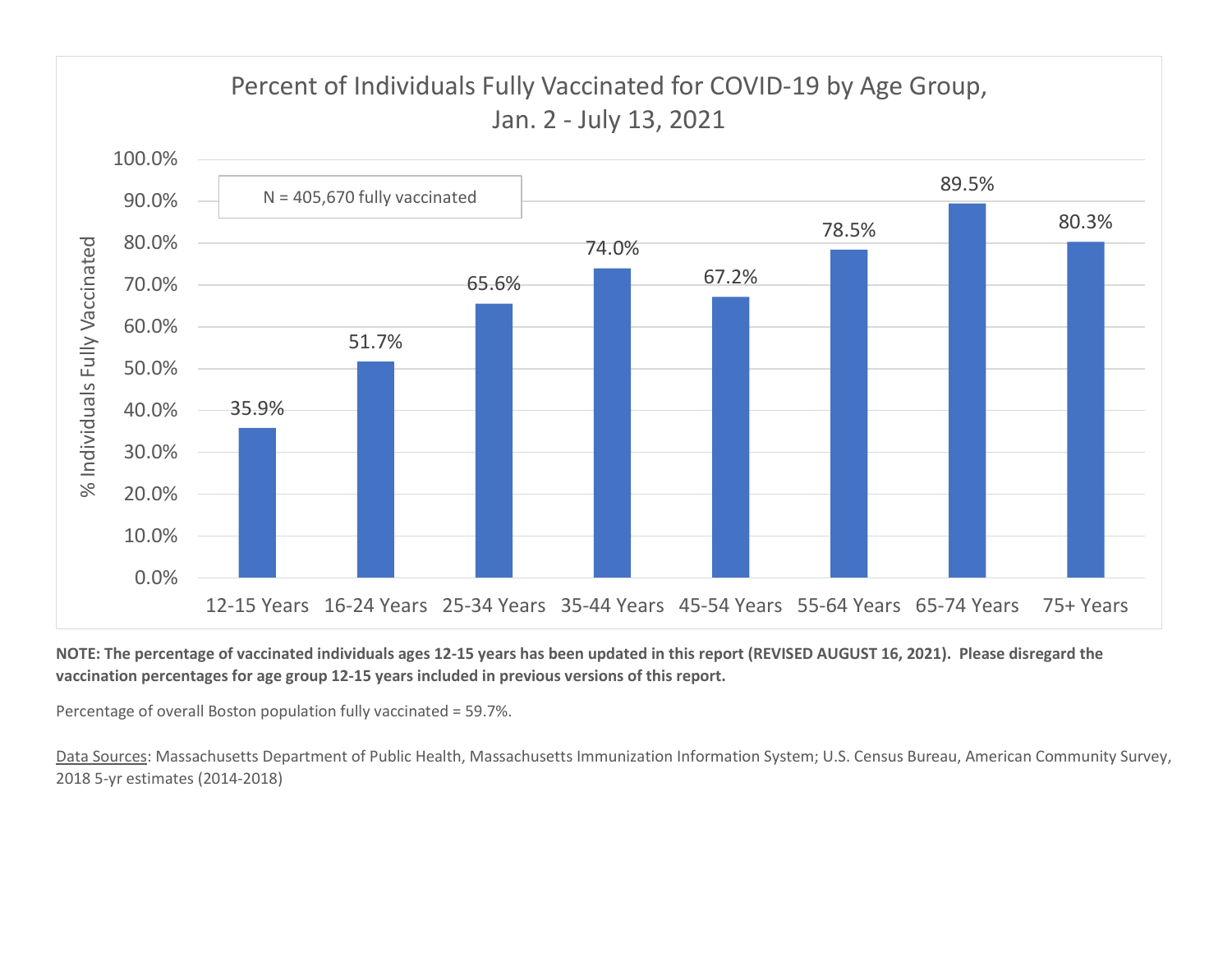

Asian/PI = Asian, Native Hawaiian, and Pacific Islander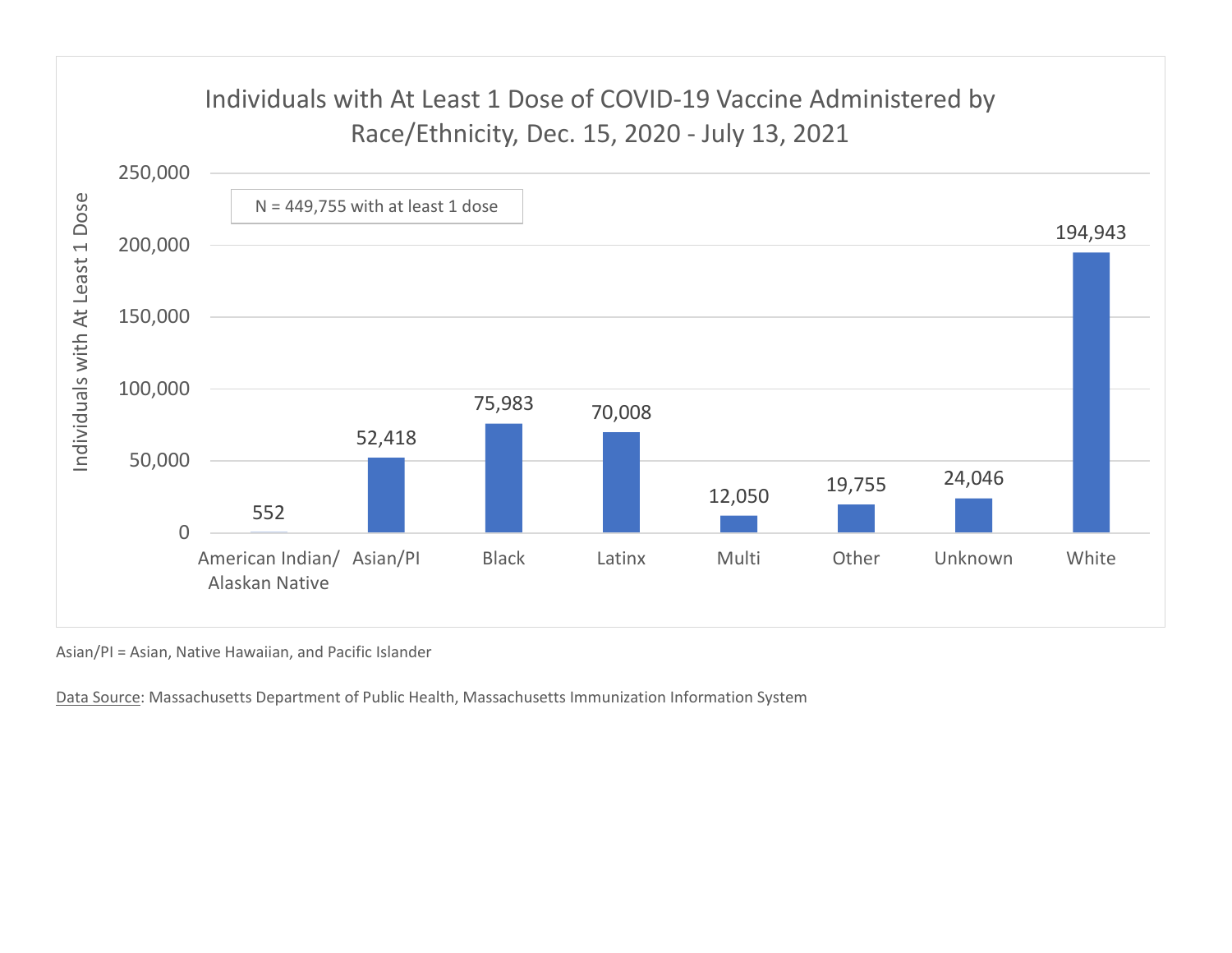

Asian/PI = Asian, Native Hawaiian, and Pacific Islander

\* Varies from Total N of Individuals with At Least 1 Dose (449,755) because data for residents who identify as Multiracial, Other, or Unknown are not included in this chart due to lack of comparable population data.

Percentage of overall Boston population with at least 1 dose = 66.2%.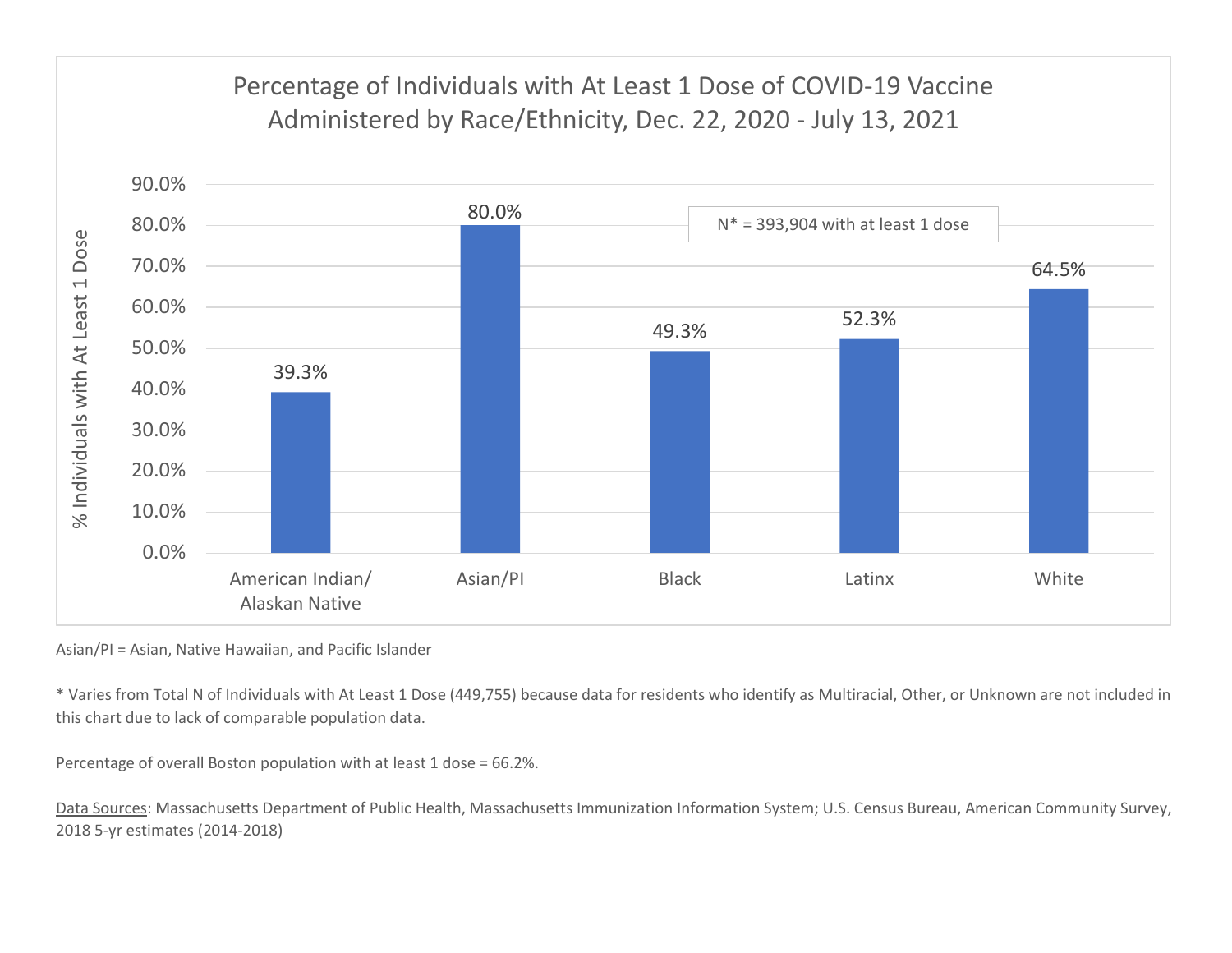

Asian/PI = Asian, Native Hawaiian, and Pacific Islander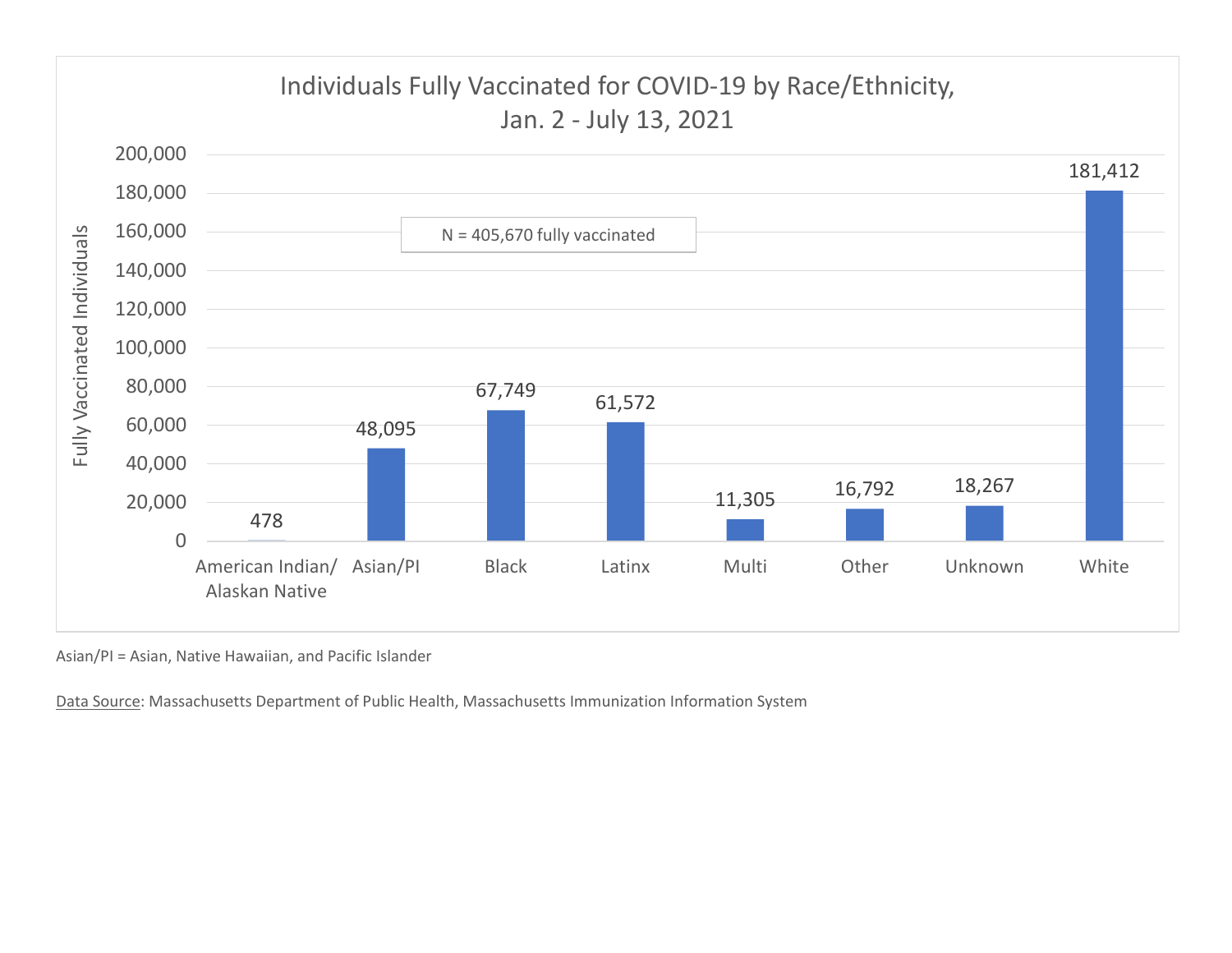

Asian/PI = Asian, Native Hawaiian, and Pacific Islander

\* Varies from Total N of Fully Vaccinated Individuals (405,670) because data for residents who identify as Multiracial, Other, or Unknown are not included in this chart due to lack of comparable population data.

Percentage of overall Boston population fully vaccinated = 59.7%.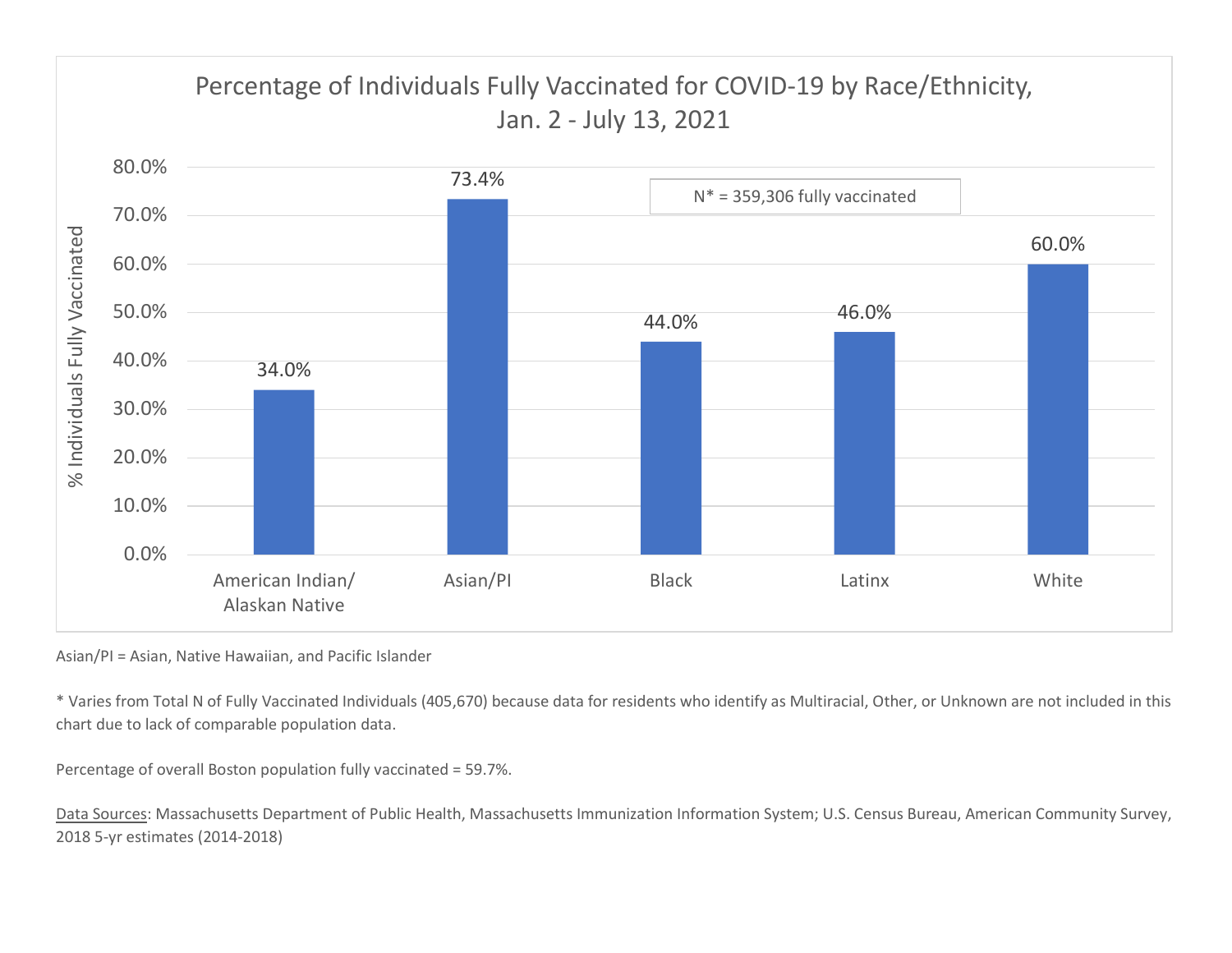

BB/BH/DT/NE/WE = Back Bay/Beacon Hill/Downtown/North End/West End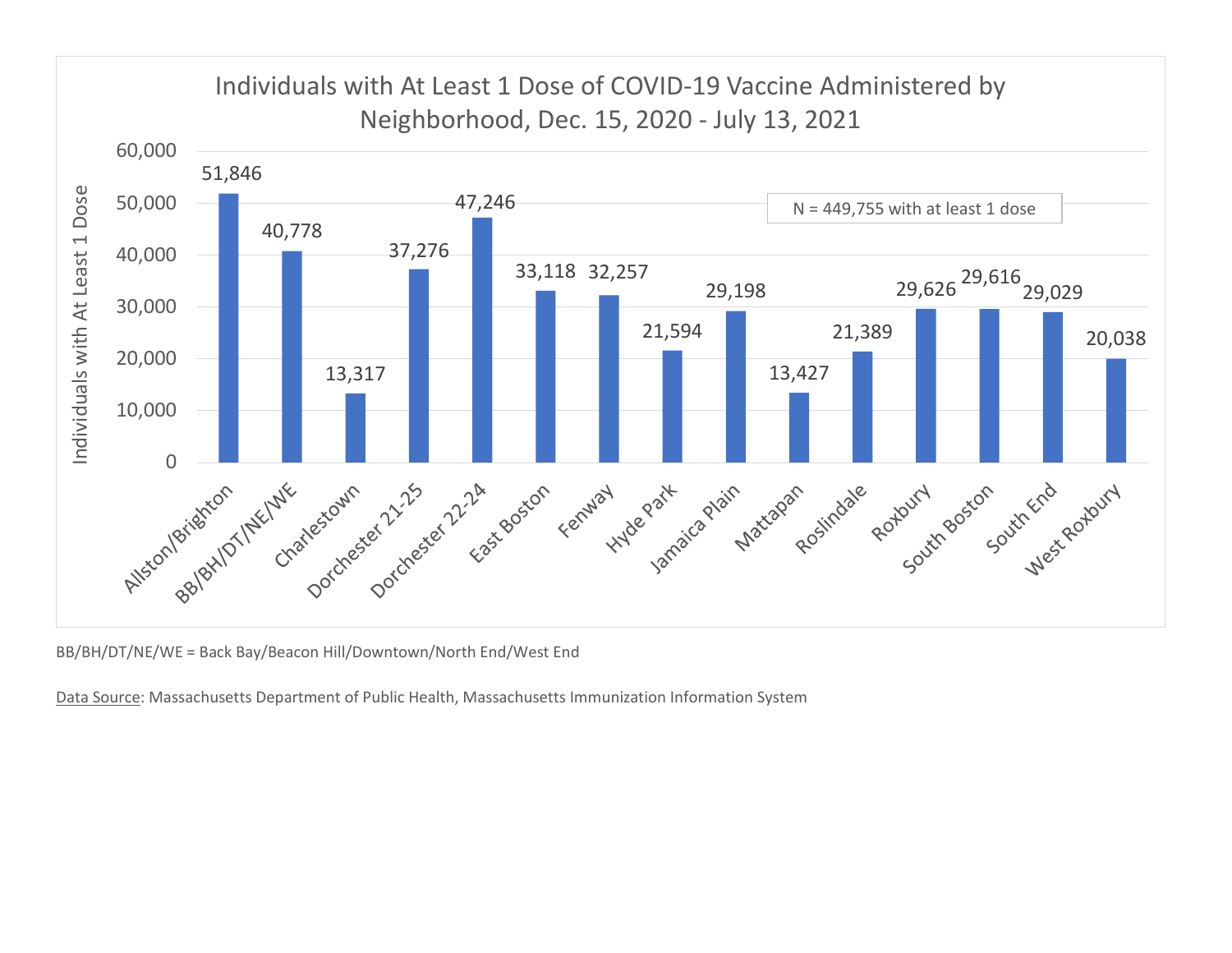

BB/BH/DT/NE/WE = Back Bay/Beacon Hill/Downtown/North End/West End

Percentage of overall Boston population with at least 1 dose = 66.2%.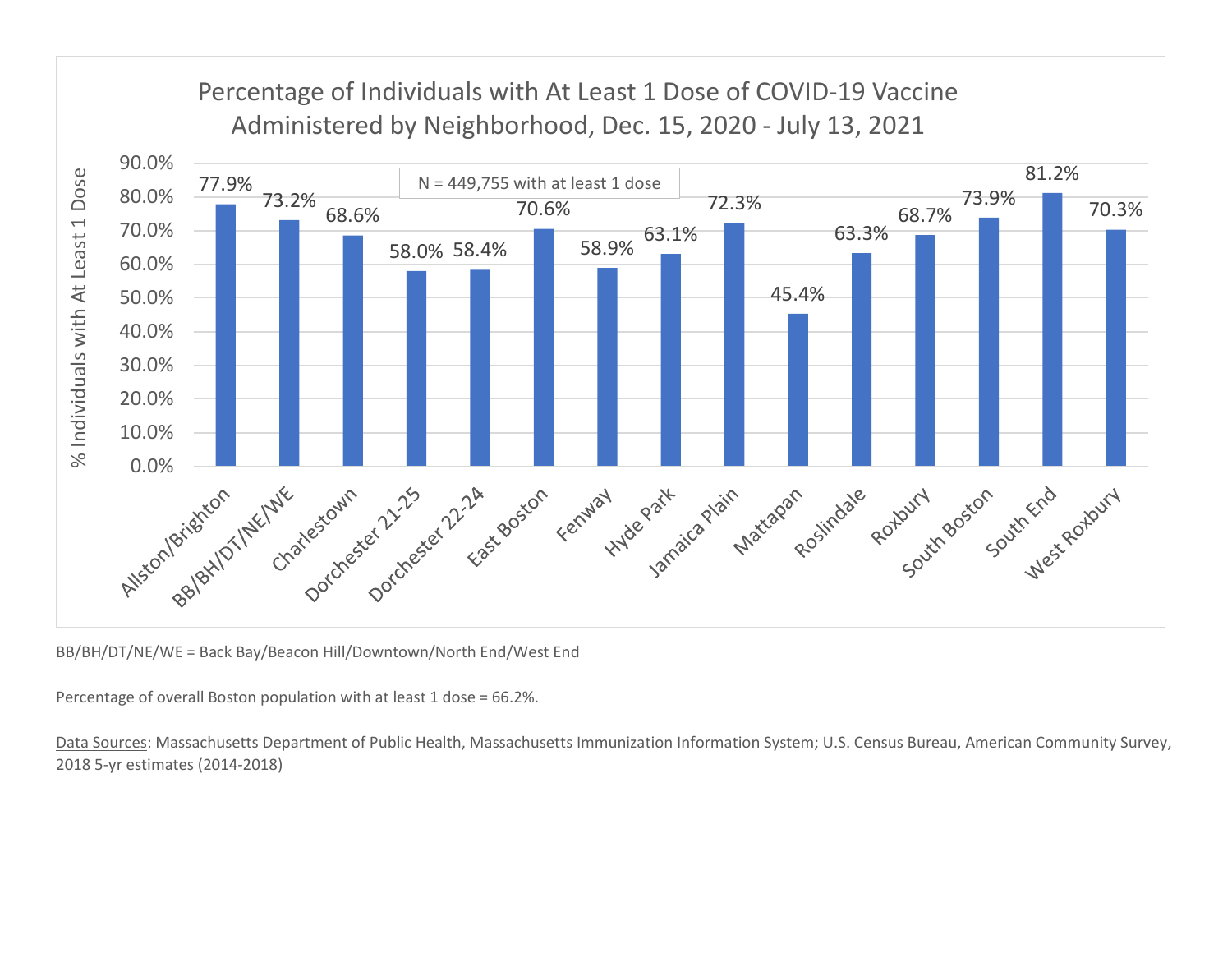

BB/BH/DT/NE/WE = Back Bay/Beacon Hill/Downtown/North End/West End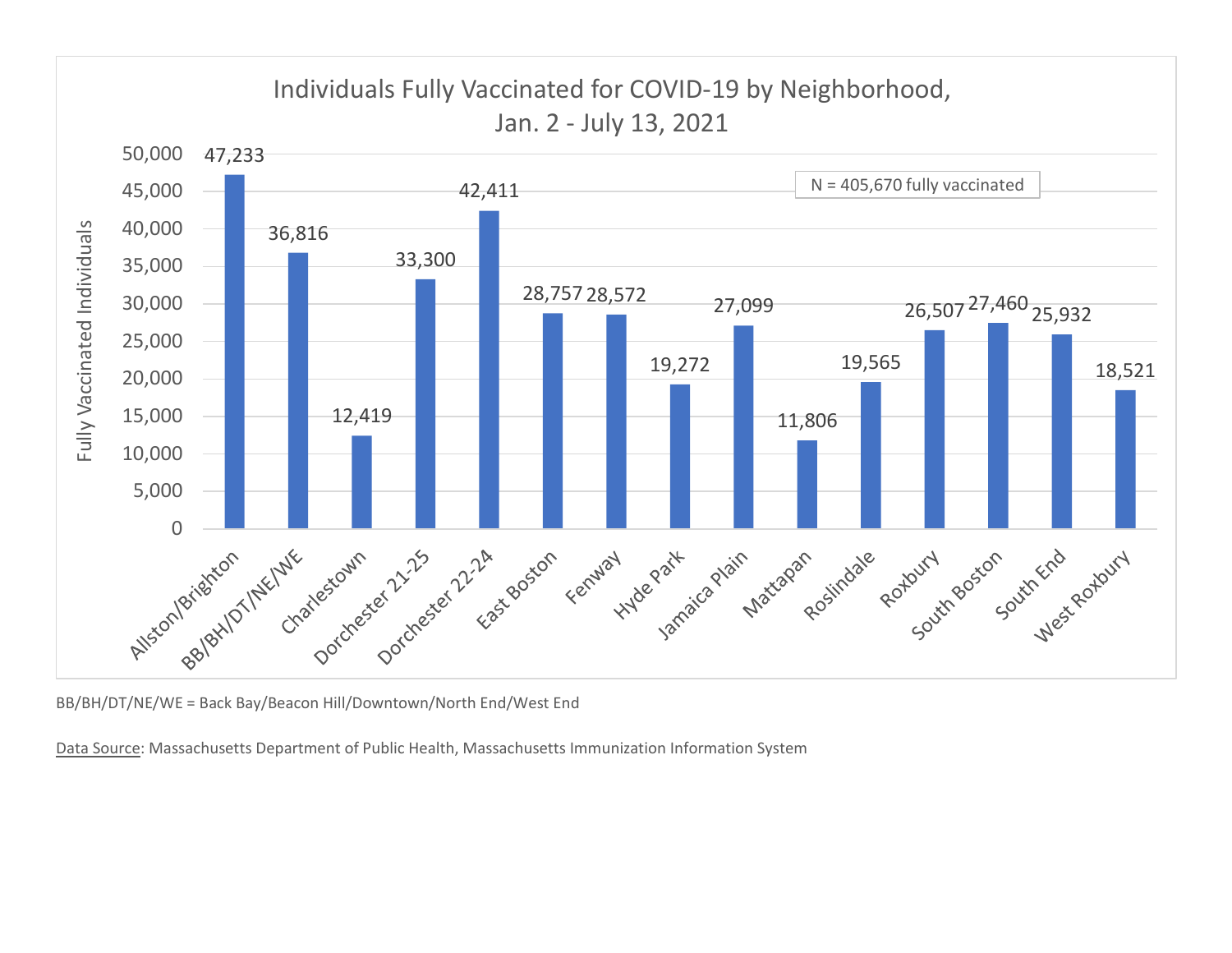

BB/BH/DT/NE/WE = Back Bay/Beacon Hill/Downtown/North End/West End

Percentage of overall Boston population fully vaccinated = 59.7%.